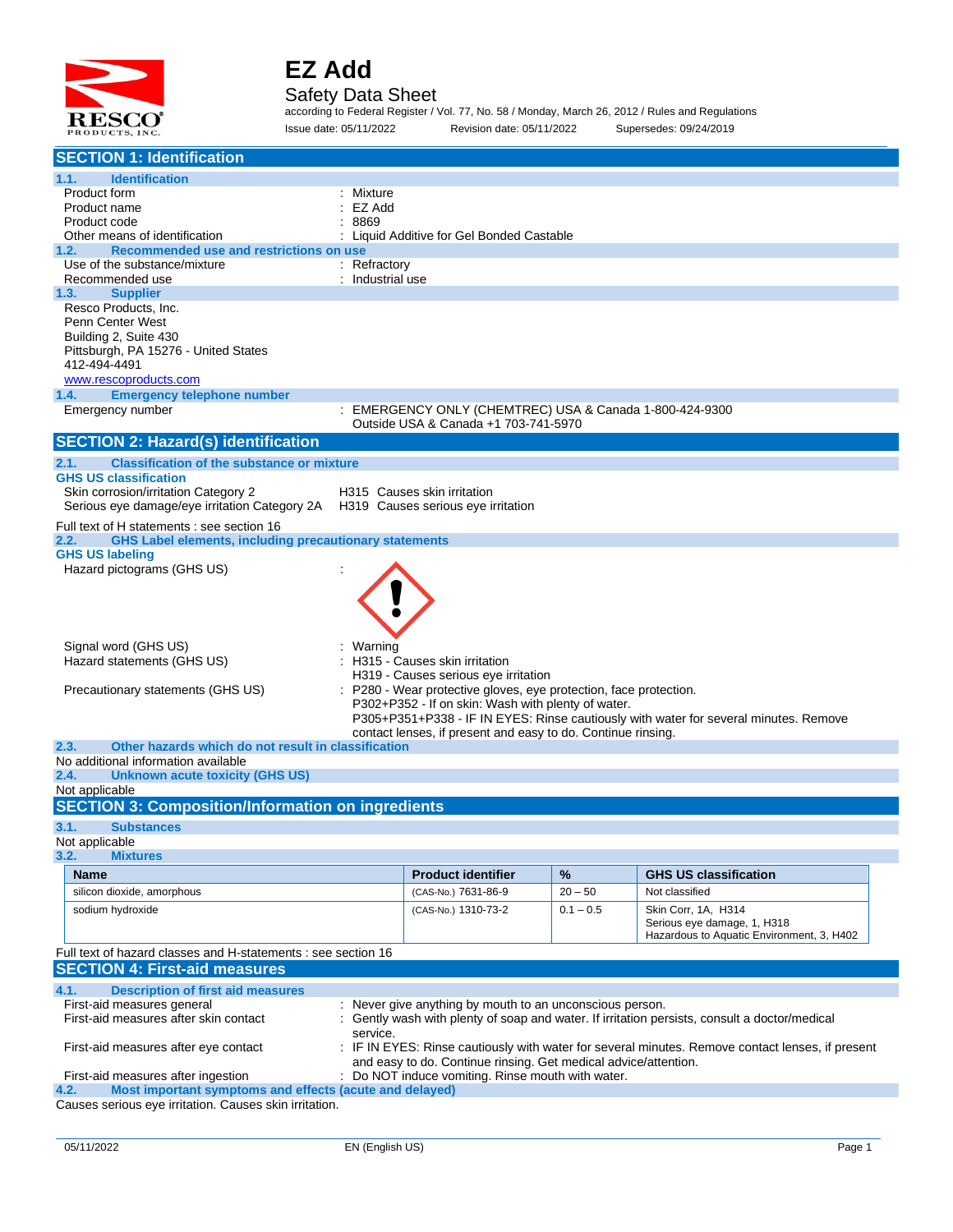### Safety Data Sheet

according to Federal Register / Vol. 77, No. 58 / Monday, March 26, 2012 / Rules and Regulations

| 4.3.<br>Immediate medical attention and special treatment, if necessary                                  |                                                                                                                                                          |
|----------------------------------------------------------------------------------------------------------|----------------------------------------------------------------------------------------------------------------------------------------------------------|
| No additional information available                                                                      |                                                                                                                                                          |
| <b>SECTION 5: Fire-fighting measures</b>                                                                 |                                                                                                                                                          |
| 5.1.<br>Suitable (and unsuitable) extinguishing media<br>Suitable extinguishing media                    | : Use extinguishing media appropriate for surrounding fire.                                                                                              |
| Unsuitable extinguishing media                                                                           | : No unsuitable extinguishing media known.                                                                                                               |
| Specific hazards arising from the chemical<br>5.2.                                                       |                                                                                                                                                          |
| Fire hazard<br>Special protective equipment and precautions for fire-fighters<br>5.3.                    | : Not classified as flammable.                                                                                                                           |
| No additional information available                                                                      |                                                                                                                                                          |
| <b>SECTION 6: Accidental release measures</b>                                                            |                                                                                                                                                          |
| Personal precautions, protective equipment and emergency procedures<br>6.1.                              |                                                                                                                                                          |
| 6.1.1.<br>For non-emergency personnel                                                                    |                                                                                                                                                          |
| Protective equipment<br><b>Emergency procedures</b>                                                      | : Safety glasses. Protective gloves.<br>: Avoid contact with skin and eyes.                                                                              |
| 6.1.2.<br>For emergency responders                                                                       |                                                                                                                                                          |
| Do not attempt to take action without suitable protective equipment                                      |                                                                                                                                                          |
| <b>Environmental precautions</b><br>6.2.<br>Do not allow to enter drains or water courses.               |                                                                                                                                                          |
| Methods and material for containment and cleaning up<br>6.3.                                             |                                                                                                                                                          |
| For containment                                                                                          | Dam up the liquid spill.                                                                                                                                 |
| Methods for cleaning up                                                                                  | : Stop the leak. Soak up spills with inert solids, such as clay or diatomaceous earth as soon as<br>possible.                                            |
| <b>Reference to other sections</b><br>6.4.                                                               |                                                                                                                                                          |
| No additional information available<br><b>SECTION 7: Handling and storage</b>                            |                                                                                                                                                          |
| <b>Precautions for safe handling</b><br>7.1.                                                             |                                                                                                                                                          |
| Precautions for safe handling                                                                            | : Avoid contact with skin and eyes. Wash hands and other exposed areas with mild soap and                                                                |
|                                                                                                          | water before eating, drinking or smoking and when leaving work.                                                                                          |
| Hygiene measures                                                                                         | : Do not eat, drink or smoke when using this product.                                                                                                    |
| Conditions for safe storage, including any incompatibilities<br>7.2.<br>Storage conditions               | : Do not freeze.                                                                                                                                         |
| <b>SECTION 8: Exposure controls/personal protection</b>                                                  |                                                                                                                                                          |
|                                                                                                          |                                                                                                                                                          |
|                                                                                                          |                                                                                                                                                          |
| <b>Control parameters</b><br>8.1.                                                                        | Should the product become dried or misted such that inhalation of the material is possible, standard hygiene practices should be utilized to ensure that |
| exposure to respirable particles is within regulated limits.                                             |                                                                                                                                                          |
| <b>EZ Add</b>                                                                                            |                                                                                                                                                          |
| No additional information available                                                                      |                                                                                                                                                          |
| silicon dioxide, amorphous (7631-86-9)                                                                   |                                                                                                                                                          |
| <b>USA - OSHA - Occupational Exposure Limits</b>                                                         |                                                                                                                                                          |
| TWA (Dust) OSHA Z3                                                                                       | 20 millions of particles per cubic feet of air/80 mg/m3 %SiO2                                                                                            |
| sodium hydroxide (1310-73-2)                                                                             |                                                                                                                                                          |
| <b>USA - ACGIH - Occupational Exposure Limits</b>                                                        |                                                                                                                                                          |
| ACGIH Ceiling (mg/m <sup>3</sup> )                                                                       | $2 \text{ mg/m}^3$                                                                                                                                       |
| 8.2.<br><b>Appropriate engineering controls</b>                                                          |                                                                                                                                                          |
| Appropriate engineering controls<br>Individual protection measures/Personal protective equipment<br>8.3. | : Dust on tear out. Provide adequate ventilation to minimize dust concentrations.                                                                        |
| Hand protection:                                                                                         |                                                                                                                                                          |
| Wear Impermeable protective gloves.                                                                      |                                                                                                                                                          |
| Eye protection:<br>Chemical goggles or face shield                                                       |                                                                                                                                                          |
| Skin and body protection:                                                                                |                                                                                                                                                          |
| Wear suitable protective clothing                                                                        |                                                                                                                                                          |
| <b>Respiratory protection:</b>                                                                           |                                                                                                                                                          |
| Dust on tear out. Wear appropriate mask                                                                  |                                                                                                                                                          |
| <b>SECTION 9: Physical and chemical properties</b>                                                       |                                                                                                                                                          |
| 9.1.<br>Information on basic physical and chemical properties<br>Physical state                          | : Liquid                                                                                                                                                 |
| Appearance                                                                                               | : Liquid.                                                                                                                                                |
| Color                                                                                                    | : Off-white Blue                                                                                                                                         |
| Odor                                                                                                     | : odorless                                                                                                                                               |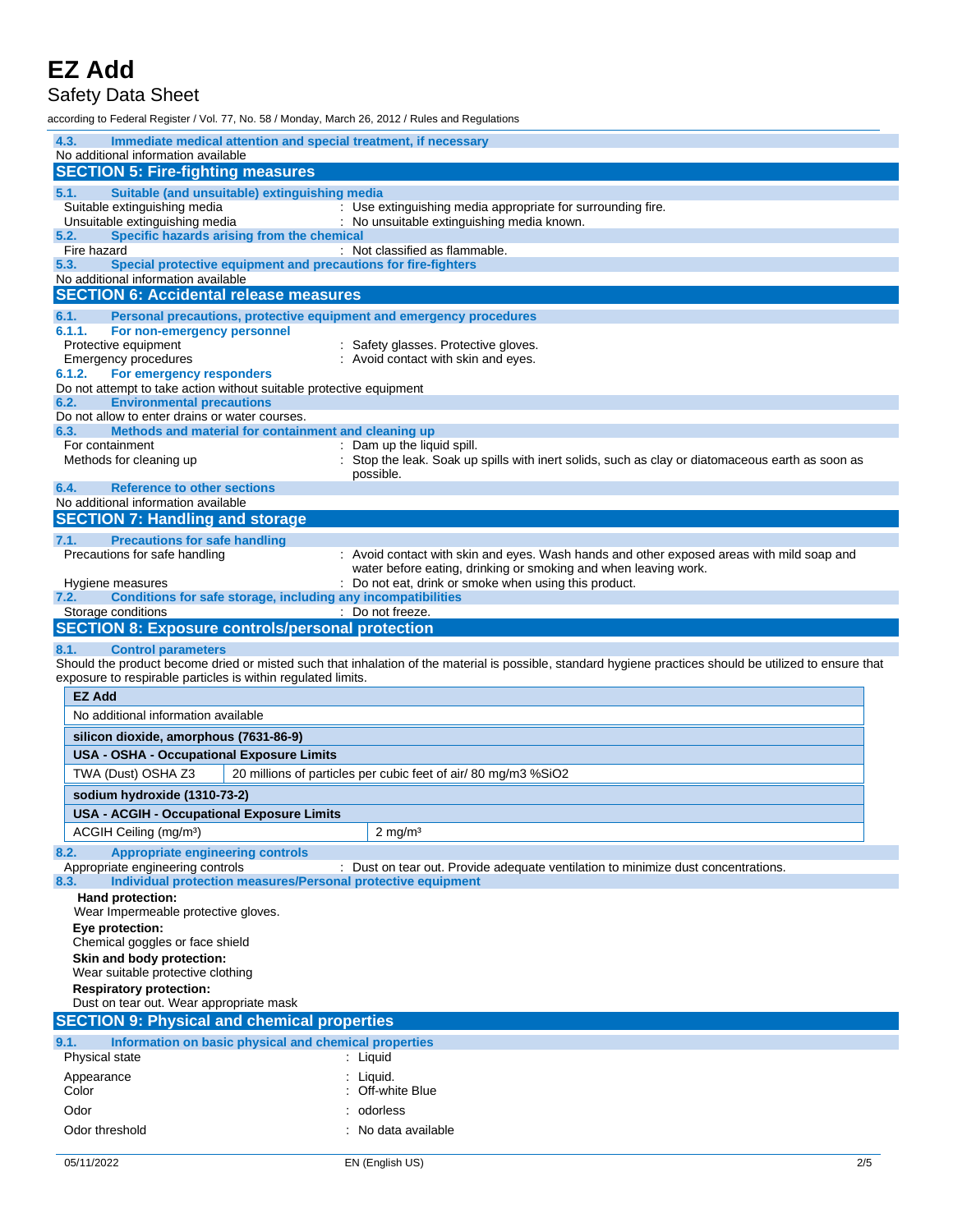### Safety Data Sheet

according to Federal Register / Vol. 77, No. 58 / Monday, March 26, 2012 / Rules and Regulations

| рH                                                                                                                    | $: 9.5 - 9.9$                                                                                                                                               |
|-----------------------------------------------------------------------------------------------------------------------|-------------------------------------------------------------------------------------------------------------------------------------------------------------|
| Melting point                                                                                                         | : No data available                                                                                                                                         |
| Freezing point                                                                                                        | No data available                                                                                                                                           |
| Boiling point                                                                                                         | No data available                                                                                                                                           |
| Flash point                                                                                                           | No data available                                                                                                                                           |
| Relative evaporation rate (butyl acetate=1)                                                                           | : No data available                                                                                                                                         |
| Flammability (solid, gas)                                                                                             | : No data available                                                                                                                                         |
| Vapor pressure                                                                                                        | No data available                                                                                                                                           |
| Relative vapor density at 20 °C                                                                                       | No data available                                                                                                                                           |
| Relative density                                                                                                      | : $\approx 1.3$                                                                                                                                             |
| Solubility                                                                                                            | : No data available                                                                                                                                         |
| Partition coefficient n-octanol/water (Log Pow)                                                                       | : No data available                                                                                                                                         |
|                                                                                                                       | : No data available                                                                                                                                         |
| Auto-ignition temperature                                                                                             |                                                                                                                                                             |
| Decomposition temperature                                                                                             | No data available                                                                                                                                           |
| Viscosity, kinematic<br>Viscosity, dynamic                                                                            | No data available<br>No data available                                                                                                                      |
| <b>Explosion limits</b>                                                                                               | No data available                                                                                                                                           |
| <b>Explosive properties</b>                                                                                           | : No data available                                                                                                                                         |
| Oxidizing properties<br><b>Other information</b><br>9.2.                                                              | : No data available                                                                                                                                         |
| No additional information available                                                                                   |                                                                                                                                                             |
| <b>SECTION 10: Stability and reactivity</b>                                                                           |                                                                                                                                                             |
| <b>Reactivity</b><br>10.1.                                                                                            |                                                                                                                                                             |
| No additional information available                                                                                   |                                                                                                                                                             |
| <b>Chemical stability</b><br>10.2.<br>Stable under normal conditions.                                                 |                                                                                                                                                             |
| <b>Possibility of hazardous reactions</b><br>10.3.                                                                    |                                                                                                                                                             |
| No dangerous reactions known under normal conditions of use.                                                          |                                                                                                                                                             |
| <b>Conditions to avoid</b><br>10.4.<br>Protect from freezing.                                                         |                                                                                                                                                             |
| <b>Incompatible materials</b><br>10.5.                                                                                |                                                                                                                                                             |
| Strong acids.                                                                                                         |                                                                                                                                                             |
| <b>Hazardous decomposition products</b><br>10.6.<br>Hazardous decomposition products in case of fire. Carbon dioxide. |                                                                                                                                                             |
| <b>SECTION 11: Toxicological information</b>                                                                          |                                                                                                                                                             |
| 11.1.<br>Information on toxicological effects                                                                         |                                                                                                                                                             |
| Acute toxicity (oral)                                                                                                 | : Not classified                                                                                                                                            |
| Acute toxicity (dermal)                                                                                               | Not classified                                                                                                                                              |
| Acute toxicity (inhalation)<br>silicon dioxide, amorphous (7631-86-9)                                                 | Not classified                                                                                                                                              |
| LD50 oral rat                                                                                                         | > 5000 mg/kg body weight (OECD 401: Acute Oral Toxicity, Rat, Male / female, Experimental                                                                   |
|                                                                                                                       | value, Oral, 14 day(s))                                                                                                                                     |
| LD50 dermal rabbit                                                                                                    | > 2000 mg/kg body weight (24 h, Rabbit, Experimental value, Dermal, 2 day(s))                                                                               |
| LC50 Inhalation - Rat                                                                                                 | > 5.01 mg/l (OECD 436: Acute inhalation toxicity-acute toxic class method, 4 h, Rat, Male /<br>female, Experimental value, Inhalation (aerosol), 15 day(s)) |
| Skin corrosion/irritation                                                                                             | Causes skin irritation.<br>pH: 9.5 - 9.9                                                                                                                    |
| Serious eye damage/irritation                                                                                         | : Causes serious eye irritation.                                                                                                                            |
| Respiratory or skin sensitization                                                                                     | pH: 9.5 - 9.9<br>Not classified                                                                                                                             |
| Germ cell mutagenicity                                                                                                | Not classified                                                                                                                                              |
| Carcinogenicity                                                                                                       | Not classified                                                                                                                                              |
| Reproductive toxicity<br>STOT-single exposure                                                                         | Not classified<br>Not classified                                                                                                                            |
| STOT-repeated exposure                                                                                                | Not classified                                                                                                                                              |
| Aspiration hazard                                                                                                     | Not classified                                                                                                                                              |
| Viscosity, kinematic                                                                                                  | : No data available                                                                                                                                         |
| <b>SECTION 12: Ecological information</b>                                                                             |                                                                                                                                                             |
| 12.1.<br><b>Toxicity</b>                                                                                              |                                                                                                                                                             |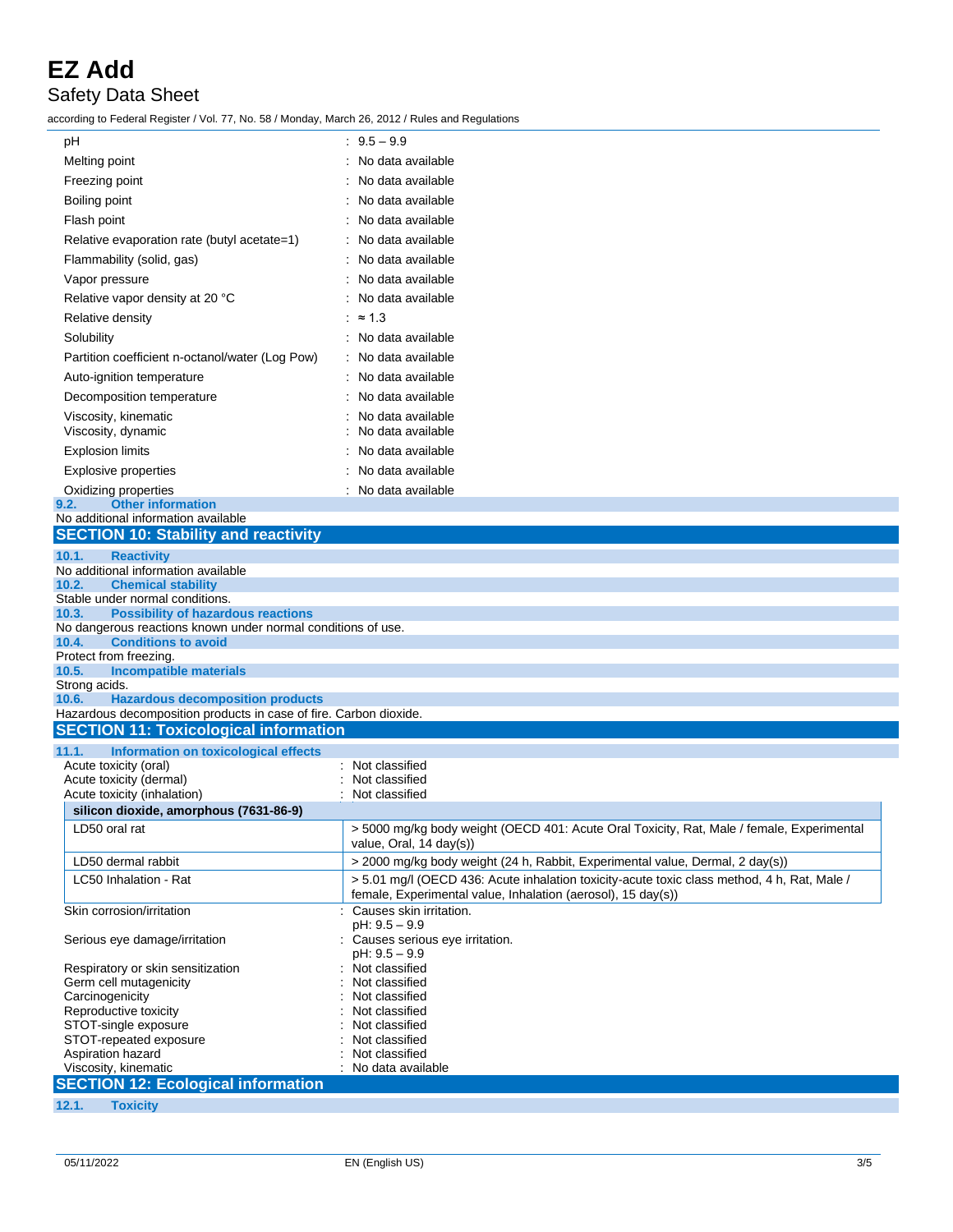### Safety Data Sheet

according to Federal Register / Vol. 77, No. 58 / Monday, March 26, 2012 / Rules and Regulations

| sodium hydroxide (1310-73-2)                                                                                                                  |                                                                                                                            |  |  |  |  |
|-----------------------------------------------------------------------------------------------------------------------------------------------|----------------------------------------------------------------------------------------------------------------------------|--|--|--|--|
| LC50 fish 1                                                                                                                                   | 189 mg/l (48 h, Leuciscus idus, Fresh water, Experimental value)                                                           |  |  |  |  |
| EC50 Daphnia 1                                                                                                                                | 40.4 mg/l (48 h, Ceriodaphnia sp., Experimental value, Locomotor effect)                                                   |  |  |  |  |
| <b>Persistence and degradability</b><br>12.2.                                                                                                 |                                                                                                                            |  |  |  |  |
| silicon dioxide, amorphous (7631-86-9)                                                                                                        |                                                                                                                            |  |  |  |  |
| Persistence and degradability                                                                                                                 | Biodegradability in soil: not applicable. Biodegradability: not applicable.                                                |  |  |  |  |
| Chemical oxygen demand (COD)                                                                                                                  | Not applicable (inorganic)                                                                                                 |  |  |  |  |
| ThOD                                                                                                                                          | Not applicable (inorganic)                                                                                                 |  |  |  |  |
| sodium hydroxide (1310-73-2)                                                                                                                  |                                                                                                                            |  |  |  |  |
| Persistence and degradability                                                                                                                 | Biodegradability: not applicable.                                                                                          |  |  |  |  |
| Chemical oxygen demand (COD)                                                                                                                  | Not applicable (inorganic)                                                                                                 |  |  |  |  |
| ThOD                                                                                                                                          | Not applicable (inorganic)                                                                                                 |  |  |  |  |
| 12.3.<br><b>Bioaccumulative potential</b>                                                                                                     |                                                                                                                            |  |  |  |  |
| silicon dioxide, amorphous (7631-86-9)                                                                                                        |                                                                                                                            |  |  |  |  |
| Bioaccumulative potential                                                                                                                     | Not bioaccumulative.                                                                                                       |  |  |  |  |
| sodium hydroxide (1310-73-2)                                                                                                                  |                                                                                                                            |  |  |  |  |
| Bioaccumulative potential                                                                                                                     | Not bioaccumulative.                                                                                                       |  |  |  |  |
| 12.4.<br><b>Mobility in soil</b>                                                                                                              |                                                                                                                            |  |  |  |  |
| silicon dioxide, amorphous (7631-86-9)                                                                                                        |                                                                                                                            |  |  |  |  |
| Surface tension                                                                                                                               | No data available in the literature                                                                                        |  |  |  |  |
| Ecology - soil                                                                                                                                | No (test) data on mobility of the substance available.                                                                     |  |  |  |  |
| sodium hydroxide (1310-73-2)                                                                                                                  |                                                                                                                            |  |  |  |  |
| Surface tension                                                                                                                               | No data available in the literature                                                                                        |  |  |  |  |
| Ecology - soil                                                                                                                                | No (test) data on mobility of the substance available.                                                                     |  |  |  |  |
| <b>Other adverse effects</b><br>12.5.                                                                                                         |                                                                                                                            |  |  |  |  |
| No additional information available                                                                                                           |                                                                                                                            |  |  |  |  |
|                                                                                                                                               |                                                                                                                            |  |  |  |  |
| <b>SECTION 13: Disposal considerations</b>                                                                                                    |                                                                                                                            |  |  |  |  |
| 13.1.<br><b>Disposal methods</b>                                                                                                              |                                                                                                                            |  |  |  |  |
| Product/Packaging disposal recommendations                                                                                                    | : Dispose in a safe manner in accordance with local/national regulations.                                                  |  |  |  |  |
| <b>SECTION 14: Transport information</b>                                                                                                      |                                                                                                                            |  |  |  |  |
| <b>Department of Transportation (DOT)</b>                                                                                                     |                                                                                                                            |  |  |  |  |
| In accordance with DOT<br>Not regulated                                                                                                       |                                                                                                                            |  |  |  |  |
| <b>Transportation of Dangerous Goods</b>                                                                                                      |                                                                                                                            |  |  |  |  |
| Not regulated                                                                                                                                 |                                                                                                                            |  |  |  |  |
| <b>Transport by sea</b><br>Not regulated                                                                                                      |                                                                                                                            |  |  |  |  |
| <b>Air transport</b>                                                                                                                          |                                                                                                                            |  |  |  |  |
| Not regulated                                                                                                                                 |                                                                                                                            |  |  |  |  |
| <b>SECTION 15: Regulatory information</b>                                                                                                     |                                                                                                                            |  |  |  |  |
| 15.1. US Federal regulations<br><b>EZ Add</b>                                                                                                 |                                                                                                                            |  |  |  |  |
|                                                                                                                                               | All components of this product are present and listed as Active on the United States Environmental Protection Agency Toxic |  |  |  |  |
| Substances Control Act (TSCA) inventory.<br>15.2. International regulations                                                                   |                                                                                                                            |  |  |  |  |
| <b>CANADA</b>                                                                                                                                 |                                                                                                                            |  |  |  |  |
| The substances are included in or exempted from the Domestic Substance List (DSL)<br><b>EU-Regulations</b>                                    |                                                                                                                            |  |  |  |  |
| No additional information available                                                                                                           |                                                                                                                            |  |  |  |  |
| <b>National regulations</b><br>No additional information available                                                                            |                                                                                                                            |  |  |  |  |
| 15.3. US State regulations                                                                                                                    |                                                                                                                            |  |  |  |  |
| No additional information available                                                                                                           |                                                                                                                            |  |  |  |  |
| <b>SECTION 16: Other information</b>                                                                                                          |                                                                                                                            |  |  |  |  |
| according to Federal Register / Vol. 77, No. 58 / Monday, March 26, 2012 / Rules and Regulations<br><b>Revision date</b><br>Other information | : 05/11/2022<br>Report language name. English. In the event of any conflict between English and other                      |  |  |  |  |